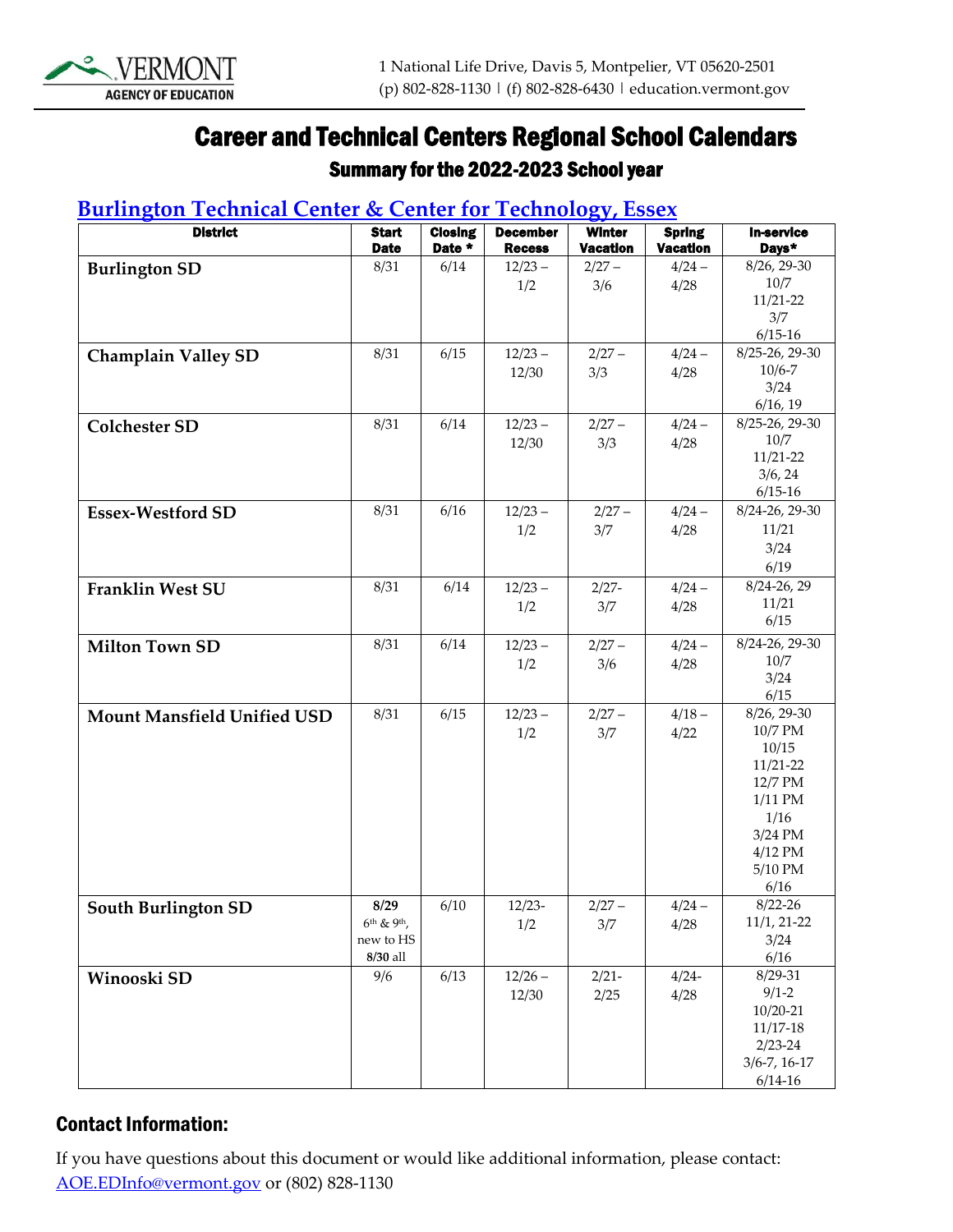#### **Central [Vermont](http://cvtcc.org/) Career Center**

| <b>District</b>                                      | <b>Start</b><br><b>Date</b>                                                                  | <b>Closing</b><br>Date * | <b>December</b><br><b>Recess</b> | <b>Winter</b><br><b>Vacation</b> | <b>Spring</b><br><b>Vacation</b> | <b>In-service</b><br>Days*                                 |
|------------------------------------------------------|----------------------------------------------------------------------------------------------|--------------------------|----------------------------------|----------------------------------|----------------------------------|------------------------------------------------------------|
| <b>Barre Unified Union SD</b>                        | 8/29                                                                                         | 6/20                     | $12/22 -$<br>12/30               | $2/27 -$<br>3/7                  | $4/24 -$<br>4/28                 | $8/22 - 25$<br>10/6<br>$1/23 - 24$<br>6/21                 |
| Caledonia Central SU                                 | 8/24                                                                                         | 6/8                      | $12/22-$<br>1/2                  | $2/27 -$<br>3/7                  | $4/24 -$<br>4/28                 | 8/19, 22-23<br>10/7<br>1/27<br>3/27<br>4/7<br>6/9, 12      |
| Harwood Unified Union SD                             | 8/29                                                                                         | 6/14                     | $12/23 -$<br>12/30               | $2/27 -$<br>3/7                  | $4/24 -$<br>4/28                 | $8/23 - 26$<br>10/7<br>11/1<br>1/16<br>2/3<br>3/24<br>6/15 |
| <b>Montpelier Roxbury SD</b>                         | 8/25                                                                                         | 6/15                     | $12/23 -$<br>12/30               | $2/27 -$<br>3/6                  | $4/24 -$<br>4/28                 | 8/19, 22-24<br>10/7<br>1/16                                |
| <b>Washington Central Unified</b><br><b>Union SD</b> | 8/24<br>Elem &<br>U-32 Grades<br>$10-12$<br>8/25<br>U-32 Grades<br>$7-9$<br>8/26<br>All U-32 | 6/13                     | $12/23 -$<br>1/2                 | $2/27 -$<br>3/7                  | $4/24 -$<br>4/28                 | 8/17-19, 22-23<br>10/7<br>11/11<br>1/17<br>3/31<br>6/14    |

## **Cold [Hollow](https://www.chccvt.net/) Career Center**

| <b>District</b>              | <b>Start</b> | <b>Closing</b> | <b>December</b>    | <b>Winter</b>   | <b>Spring</b>    | <b>In-service</b>            |
|------------------------------|--------------|----------------|--------------------|-----------------|------------------|------------------------------|
|                              | <b>Date</b>  | Date *         | <b>Recess</b>      | <b>Vacation</b> | <b>Vacation</b>  | Days*                        |
| <b>Franklin Northeast SU</b> | 8/31         | 6/14           | $12/23 -$<br>12/30 | $2/28 -$<br>3/7 | $4/24 -$<br>4/28 | 8/23<br>11/7<br>1/17<br>3/24 |

# **Green Mountain [Technology](https://gmtcc.lnsd.org/) & Career Center**

| <b>District</b>                     | <b>Start</b><br><b>Date</b> | <b>Closing</b><br>Date * | <b>December</b><br><b>Recess</b> | <b>Winter</b><br><b>Vacation</b> | <b>Spring</b><br><b>Vacation</b> | <b>In-service</b><br>Days* |
|-------------------------------------|-----------------------------|--------------------------|----------------------------------|----------------------------------|----------------------------------|----------------------------|
| <b>Lamoille North SU</b>            | 8/29                        | 6/12                     | $12/23 -$                        | $2/27 -$                         | $4/24 -$                         | $8/22 - 26$                |
|                                     |                             |                          | 12/30                            | 3/7                              | 4/28                             | 10/10                      |
|                                     |                             |                          |                                  |                                  |                                  | 11/11                      |
|                                     |                             |                          |                                  |                                  |                                  | 1/16                       |
|                                     |                             |                          |                                  |                                  |                                  | 2/3                        |
|                                     |                             |                          |                                  |                                  |                                  | 3/17                       |
| <b>Lamoille South Unified Union</b> | 8/29                        | 6/12                     | $12/23 -$                        | $2/27 -$                         | $4/24 -$                         | $8/22 - 26$                |
| <b>SD</b>                           |                             |                          | 12/30                            | 3/7                              | 4/28                             | 10/10                      |
|                                     |                             |                          |                                  |                                  |                                  | 11/11                      |
|                                     |                             |                          |                                  |                                  |                                  | 1/16                       |
|                                     |                             |                          |                                  |                                  |                                  | 2/3                        |
|                                     |                             |                          |                                  |                                  |                                  | 3/17                       |
|                                     | 8/29                        | 6/12                     |                                  |                                  |                                  | 10/10                      |
| <b>GMTCC</b>                        |                             |                          |                                  |                                  |                                  | 11/11                      |
|                                     |                             |                          |                                  |                                  |                                  | 1/16                       |

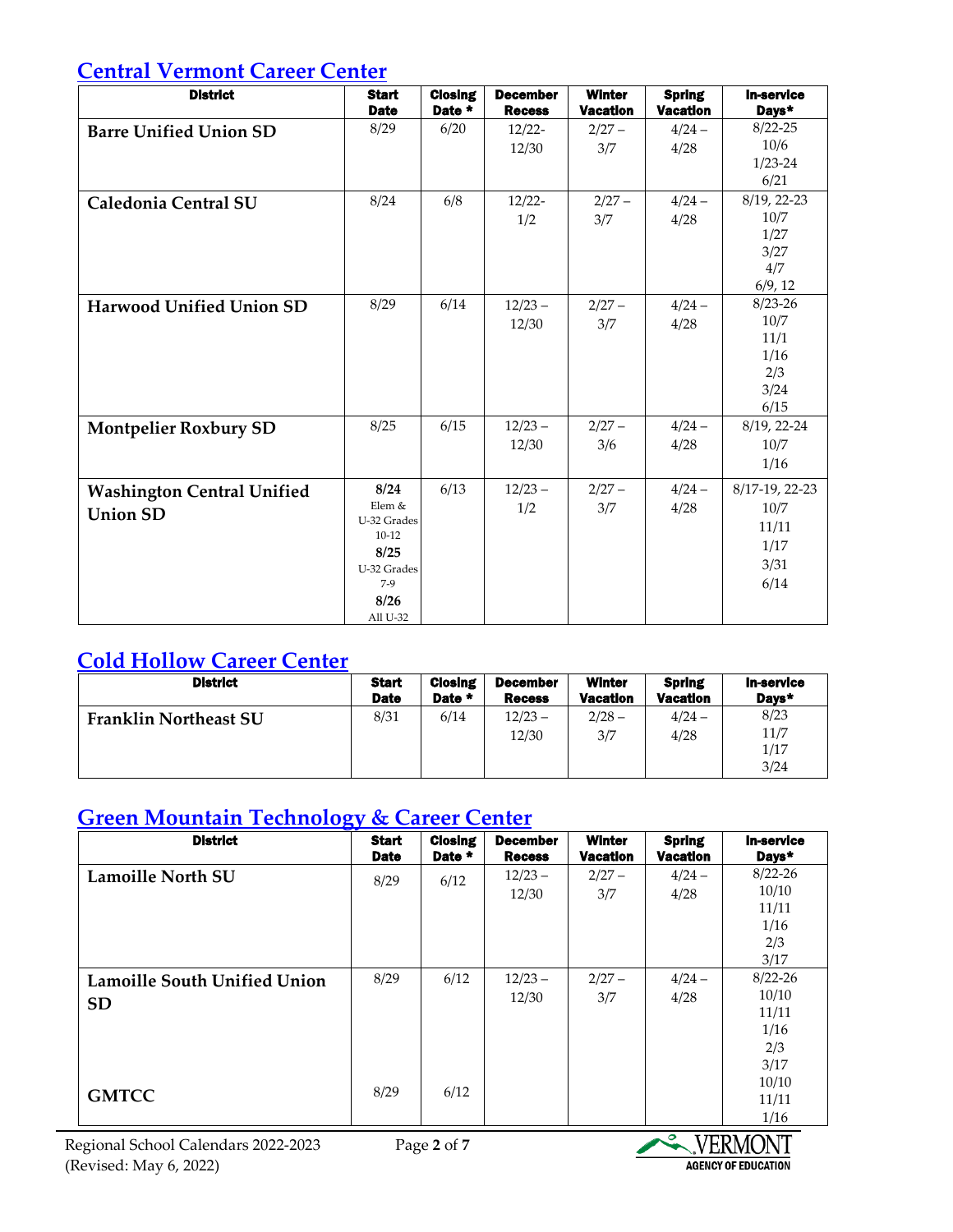| <b>District</b>             | <b>Start</b><br><b>Date</b> | <b>Closing</b><br>Date * | <b>December</b><br><b>Recess</b> | <b>Winter</b><br><b>Vacation</b> | <b>Spring</b><br><b>Vacation</b> | <b>In-service</b><br>Days*                                           |
|-----------------------------|-----------------------------|--------------------------|----------------------------------|----------------------------------|----------------------------------|----------------------------------------------------------------------|
|                             |                             |                          |                                  |                                  |                                  | 2/3<br>3/17                                                          |
| <b>Orleans Southwest SU</b> | 8/29                        | 6/9                      | $12/23 -$<br>12/30               | $2/27 -$<br>3/7                  | $4/24 -$<br>4/28                 | $8/23 - 26$<br>10/10<br>11/11<br>12/22<br>1/16<br>2/3<br>3/7<br>6/12 |

## **Hartford Area Career & [Technology](http://www.hactc.com/) Center**

| <b>District</b>             | <b>Start</b><br><b>Date</b> | <b>Closing</b><br>Date * | <b>December</b><br><b>Recess</b> | <b>Winter</b><br><b>Vacation</b> | <b>Spring</b><br><b>Vacation</b> | <b>In-service</b><br>Days* |
|-----------------------------|-----------------------------|--------------------------|----------------------------------|----------------------------------|----------------------------------|----------------------------|
| <b>Hartford SD</b>          | 8/30                        | 6/14                     | $12/21 -$                        | $2/20 -$                         | $4/10 -$                         | 8/24-26,29                 |
|                             |                             |                          | 1/2                              | 2/24                             | 4/14                             | $1/23 - 24$                |
|                             |                             |                          |                                  |                                  |                                  | 3/7                        |
|                             |                             |                          |                                  |                                  |                                  | 6/15                       |
| <b>Windsor Central SU</b>   | 8/31                        | 6/16                     | $12/22 -$                        | $2/20 -$                         | $4/10 -$                         | 8/26, 29-30                |
|                             |                             |                          | 12/30                            | 2/24                             | 4/14                             | 11/7                       |
|                             |                             |                          |                                  |                                  |                                  | 3/6                        |
|                             |                             |                          |                                  |                                  |                                  | 6/19                       |
| <b>Windsor Southeast SU</b> | 8/31                        | 6/12                     | $12/22 -$                        | $2/20 -$                         | $4/10 -$                         | $8/25 - 26$ , 29-30        |
|                             |                             |                          | 1/2                              | 2/24                             | 4/14                             | 10/7                       |
|                             |                             |                          |                                  |                                  |                                  | 12/5                       |
|                             |                             |                          |                                  |                                  |                                  | 1/3                        |
|                             |                             |                          |                                  |                                  |                                  | 3/17                       |
|                             |                             |                          |                                  |                                  |                                  | 5/5                        |
|                             |                             |                          |                                  |                                  |                                  | 6/13                       |

# **[Lyndon Institute](https://www.lyndoninstitute.org/) & [St. Johnsbury Academy Applied Technology Center](https://vtadultcte.org/training_centers/st-johnsbury-academy-applied-technical-center/)**

| <b>District</b>        | <b>Start</b><br><b>Date</b> | <b>Closing</b><br>Date * | <b>December</b><br><b>Recess</b> | <b>Winter</b><br><b>Vacation</b> | <b>Spring</b><br><b>Vacation</b> | <b>In-service</b><br>Days* |
|------------------------|-----------------------------|--------------------------|----------------------------------|----------------------------------|----------------------------------|----------------------------|
| Caledonia Central SU   | 8/24                        | 6/8                      | $12/22 -$                        | $2/27 -$                         | $4/24 -$                         | 8/19, 22-23                |
|                        |                             |                          | 1/2                              | 3/7                              | 4/28                             | 10/7                       |
|                        |                             |                          |                                  |                                  |                                  | 1/27                       |
|                        |                             |                          |                                  |                                  |                                  | 3/27                       |
|                        |                             |                          |                                  |                                  |                                  | 4/7                        |
|                        |                             |                          |                                  |                                  |                                  | 6/9, 12                    |
| St. Johnsbury SD       | 8/24                        | 6/2                      | $12/21 -$                        | $2/27 -$                         | $4/24 -$                         | $8/17-19$ , 23             |
|                        | Grades 1-8                  | $Pk-K$                   | 1/2                              | 3/7                              | 4/28                             | 10/7                       |
|                        | 8/30                        | 6/12                     |                                  |                                  |                                  | 1/3                        |
|                        | PK-K                        | Grades                   |                                  |                                  |                                  | 5/12                       |
|                        |                             | $1 - 8$                  |                                  |                                  |                                  | 6/13                       |
| <b>Kingdom East SD</b> | 8/29                        | 6/16                     | $12/22 -$                        | $2/27 -$                         | $4/24 -$                         | $8/22 - 26$                |
|                        |                             |                          | 12/30                            | 3/7                              | 4/28                             | 9/23 PM                    |
|                        |                             |                          |                                  |                                  |                                  | 10/7 PM                    |
|                        |                             |                          |                                  |                                  |                                  | 10/21 PM                   |
|                        |                             |                          |                                  |                                  |                                  | 11/11 PM                   |
|                        |                             |                          |                                  |                                  |                                  | $11/21 - 22$               |
|                        |                             |                          |                                  |                                  |                                  | 12/16 PM                   |
|                        |                             |                          |                                  |                                  |                                  | $1/13$ PM                  |
|                        |                             |                          |                                  |                                  |                                  | $1/27$ PM                  |
|                        |                             |                          |                                  |                                  |                                  | $2/10$ PM                  |
|                        |                             |                          |                                  |                                  |                                  | $2/24$ PM                  |
|                        |                             |                          |                                  |                                  |                                  | $4/7$ PM                   |
|                        |                             |                          |                                  |                                  |                                  | $4/21$ PM                  |

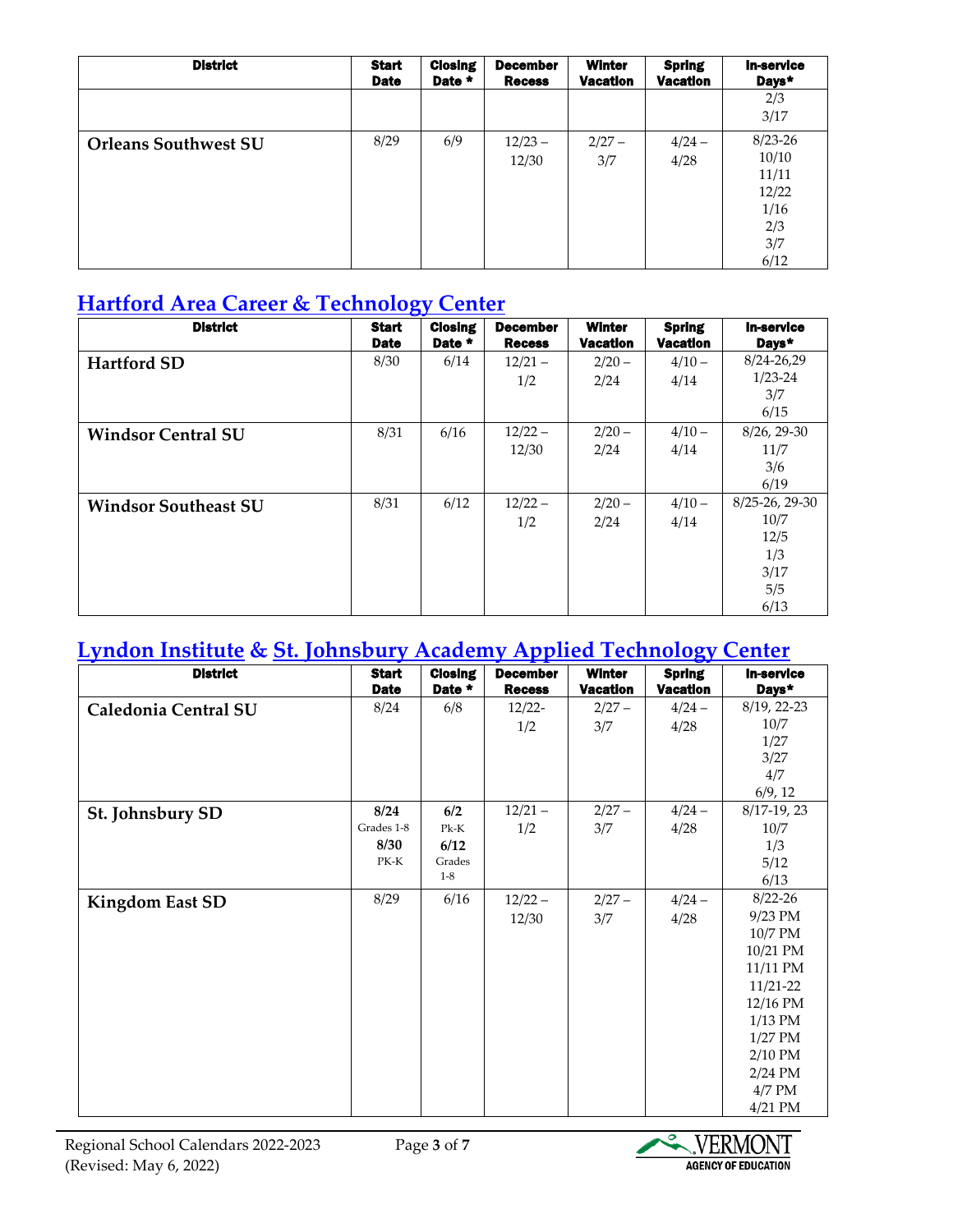| <b>District</b>       | <b>Start</b><br><b>Date</b> | <b>Closing</b><br>Date * | <b>December</b><br><b>Recess</b> | <b>Winter</b><br><b>Vacation</b> | <b>Spring</b><br><b>Vacation</b> | <b>In-service</b><br>Days* |
|-----------------------|-----------------------------|--------------------------|----------------------------------|----------------------------------|----------------------------------|----------------------------|
|                       |                             |                          |                                  |                                  |                                  | $5/12$ PM                  |
|                       |                             |                          |                                  |                                  |                                  | $5/26$ PM                  |
|                       |                             |                          |                                  |                                  |                                  | $6/19-20$                  |
| <b>Essex North SU</b> | 8/30                        | 6/14                     | $12/23 -$                        | $2/27 -$                         | $4/24 -$                         | $8/23 - 25$ , 29           |
|                       |                             |                          | 1/2                              | 3/7                              | 4/28                             | 10/14                      |
|                       |                             |                          |                                  |                                  |                                  | 3/17                       |
|                       |                             |                          |                                  |                                  |                                  | 6/15                       |

## **[Northwest](https://www.maplerun.org/o/nwtc) Technical Center**

| <b>District</b>             | <b>Start</b><br><b>Date</b> | <b>Closing</b><br>Date * | <b>December</b><br><b>Recess</b> | <b>Winter</b><br><b>Vacation</b> | <b>Spring</b><br><b>Vacation</b> | <b>In-service</b><br>Days*                        |
|-----------------------------|-----------------------------|--------------------------|----------------------------------|----------------------------------|----------------------------------|---------------------------------------------------|
| <b>Grand Isle SU</b>        | 8/31                        | 6/16                     | $12/23 -$<br>1/2                 | $2/27 -$<br>3/3                  | $4/24 -$<br>4/28                 | 8/26, 29-30<br>10/6<br>11/21<br>3/6, 24<br>6/19   |
| <b>Maple Run Unified SD</b> | 8/31                        | 6/15                     | $12/23 -$<br>12/30               | $2/27 -$<br>3/7                  | $4/24 -$<br>4/28                 | $8/23 - 26$ , 30<br>11/21<br>3/24<br>6/19         |
| Missisquoi Valley SD        | 8/31                        | 6/15                     | $12/23 -$<br>1/2                 | $2/27-$<br>3/7                   | $4/24 -$<br>4/28                 | $8/23 - 25$ , 29<br>10/14<br>11/4<br>1/16<br>3/24 |

#### **North [Country](https://nc3.ncsuvt.org/) Career Center & [Canaan](https://ensuvt.org/index.php/families/career-technical) Career Center**

| <b>District</b>           | <b>Start</b><br><b>Date</b> | <b>Closing</b><br>Date * | <b>December</b><br><b>Recess</b> | <b>Winter</b><br><b>Vacation</b> | <b>Spring</b><br><b>Vacation</b> | <b>In-service</b><br>Days*                         |
|---------------------------|-----------------------------|--------------------------|----------------------------------|----------------------------------|----------------------------------|----------------------------------------------------|
| <b>Essex North SU</b>     | 8/30                        | 6/14                     | $12/23 -$<br>1/2                 | $2/27 -$<br>3/7                  | $4/24 -$<br>4/28                 | $8/23 - 25$ , 29<br>10/14<br>1/14<br>3/17<br>6/15  |
| <b>North Country SU</b>   | 8/30                        | 6/16                     | $12/22 -$<br>1/2                 | $2/27 -$<br>3/7                  | $4/17 -$<br>4/21                 | $8/25 - 26$<br>9/16<br>2/10<br>3/24<br>4/7<br>6/19 |
| <b>Orleans Central SU</b> | 8/30                        | 6/13                     | $12/23 -$<br>1/2                 | $2/27 -$<br>3/7                  | $4/17 -$<br>4/21                 | $8/23 - 26$ , 29<br>11/10<br>3/24<br>6/14          |

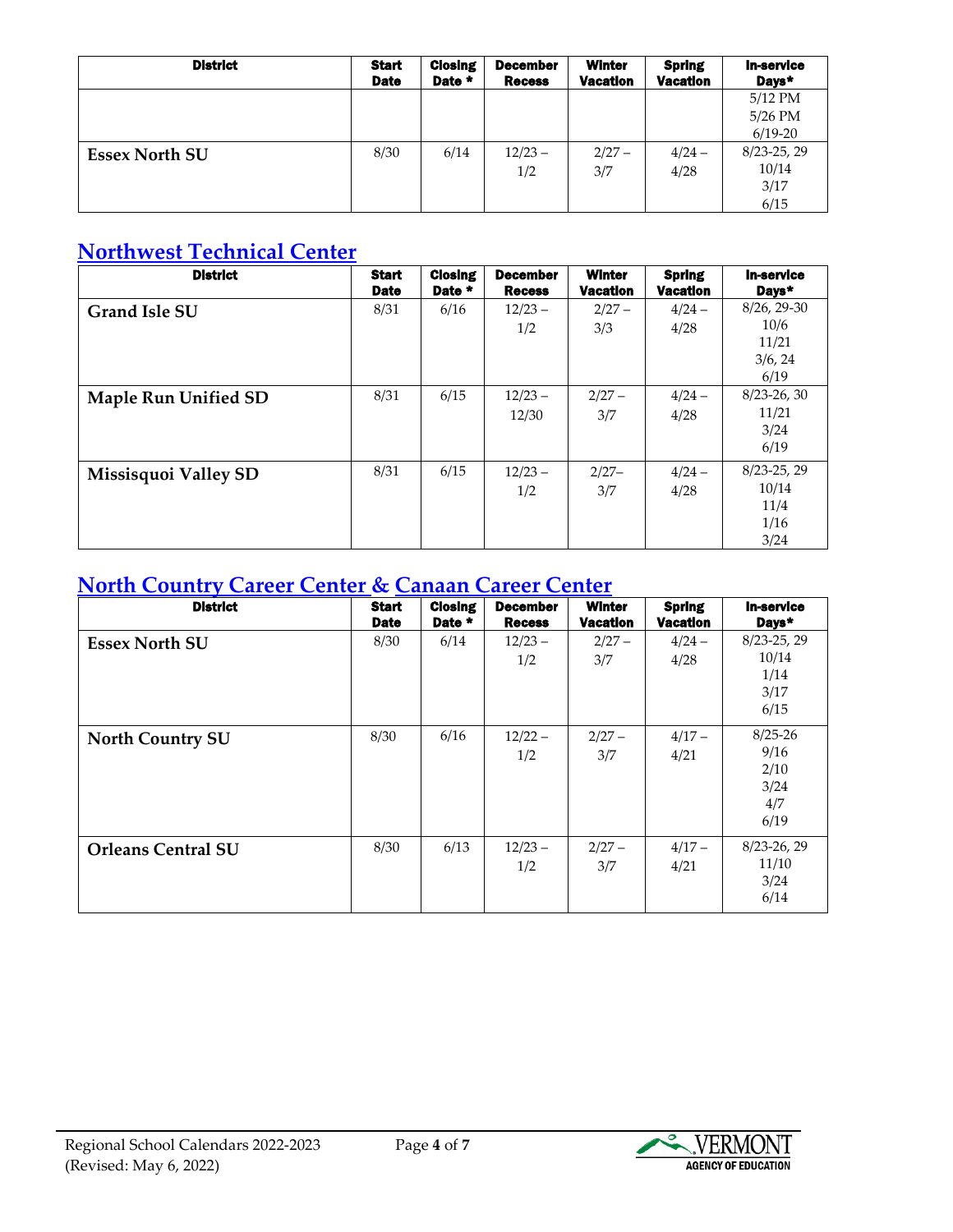#### **Patricia A. [Hannaford](http://www.hannafordcareercenter.org/) Career Center**

| <b>District</b>                 | <b>Start</b><br><b>Date</b> | <b>Closing</b><br>Date * | <b>December</b><br><b>Recess</b> | <b>Winter</b><br><b>Vacation</b> | <b>Spring</b><br><b>Vacation</b> | <b>In-service</b><br>Days*              |
|---------------------------------|-----------------------------|--------------------------|----------------------------------|----------------------------------|----------------------------------|-----------------------------------------|
| <b>Addison Central SD</b>       | 8/31                        | 6/14                     | $12/23 -$<br>1/2                 | $2/20 -$<br>2/24                 | $4/24 -$<br>4/28                 | $8/23 - 30$<br>10/14<br>1/17<br>3/3, 24 |
| <b>Addison Northwest SD</b>     | 8/31                        | 6/14                     | $12/23 -$<br>1/2                 | $2/20 -$<br>2/24                 | $4/24 -$<br>4/28                 | $8/23 - 30$<br>10/14<br>1/17<br>3/3, 24 |
| <b>Mount Abraham Unified SD</b> | 8/31                        | 6/14                     | $12/23 -$<br>1/2                 | $2/20 -$<br>2/24                 | $4/24 -$<br>4/28                 | $8/23 - 30$<br>10/14<br>1/17<br>3/3, 24 |

## **[Randolph](http://www.orangesouthwest.org/rtcc) Technical Career Center**

| <b>District</b>                 | <b>Start</b><br><b>Date</b> | <b>Closing</b><br>Date * | <b>December</b><br><b>Recess</b> | <b>Winter</b><br><b>Vacation</b> | <b>Spring</b><br><b>Vacation</b> | <b>In-service</b><br>Days* |
|---------------------------------|-----------------------------|--------------------------|----------------------------------|----------------------------------|----------------------------------|----------------------------|
| <b>Central Vermont SU</b>       | 9/1                         | 6/16                     | $12/23 -$                        | $2/27 -$                         | $4/24 -$                         | $8/29 - 31$                |
|                                 |                             |                          | 1/2                              | 3/6                              | 4/28                             | 10/11                      |
|                                 |                             |                          |                                  |                                  |                                  | 1/18                       |
|                                 |                             |                          |                                  |                                  |                                  | $6/19-20$                  |
| <b>Orange Southwest Unified</b> | 8/31                        | 6/16                     | $12/26 -$                        | $2/20 -$                         | $4/24 -$                         | 8/30-31                    |
| <b>Union SD</b>                 |                             |                          | 1/2                              | 2/24                             | 4/28                             | 9/2, 9, 16                 |
|                                 |                             |                          |                                  |                                  |                                  | 10/11                      |
|                                 |                             |                          |                                  |                                  |                                  | 11/10 PM                   |
|                                 |                             |                          |                                  |                                  |                                  | 12/23PM                    |
|                                 |                             |                          |                                  |                                  |                                  | $1/17$ PM                  |
|                                 |                             |                          |                                  |                                  |                                  | $2/15$ PM                  |
|                                 |                             |                          |                                  |                                  |                                  | $3/21$ PM                  |
|                                 |                             |                          |                                  |                                  |                                  | $3/14$ PM                  |
|                                 |                             |                          |                                  |                                  |                                  | $5/16$ PM                  |
| <b>White River Valley SU</b>    | 9/1                         | 6/15                     | $12/22 -$                        | $2/24 -$                         | $4/18 -$                         | $8/29 - 31$                |
|                                 |                             |                          | 1/2                              | 2/28                             | 4/22                             | 11/10                      |
|                                 |                             |                          |                                  |                                  |                                  | 3/31                       |

## **[River Bend Career & Technical Center](https://www.rbctc.org/)**

| <b>District</b>                | <b>Start</b><br><b>Date</b> | <b>Closing</b><br>Date * | <b>December</b><br><b>Recess</b> | <b>Winter</b><br><b>Vacation</b> | <b>Spring</b><br><b>Vacation</b> | <b>In-service</b><br>Days* |
|--------------------------------|-----------------------------|--------------------------|----------------------------------|----------------------------------|----------------------------------|----------------------------|
| <b>Orange East SU</b>          | 8/25                        | 6/12                     | $12/19-$                         | $2/27 -$                         | $4/24 -$                         | 8/18-19, 22-24             |
|                                |                             |                          | 12/30                            | 3/7                              | 4/28                             | 10/7                       |
|                                |                             |                          |                                  |                                  |                                  | 11/11                      |
|                                |                             |                          |                                  |                                  |                                  | 1/16                       |
|                                |                             |                          |                                  |                                  |                                  | $2/1$ PM                   |
|                                |                             |                          |                                  |                                  |                                  | 3/17                       |
|                                |                             |                          |                                  |                                  |                                  | 4/21                       |
|                                |                             |                          |                                  |                                  |                                  | $5/3$ PM                   |
|                                |                             |                          |                                  |                                  |                                  | $6/13-14$                  |
| <b>Rivendell Interstate SD</b> | 8/25                        | 6/14                     | $12/23 -$                        | $2/27 -$                         | $4/24-$                          | $8/22 - 24$                |
|                                |                             |                          | 12/30                            | 3/3                              | 4/28                             | $9/22 - 23$                |
|                                |                             |                          |                                  |                                  |                                  | 10/11                      |
|                                |                             |                          |                                  |                                  |                                  | 1/12                       |
|                                |                             |                          |                                  |                                  |                                  | 3/21                       |

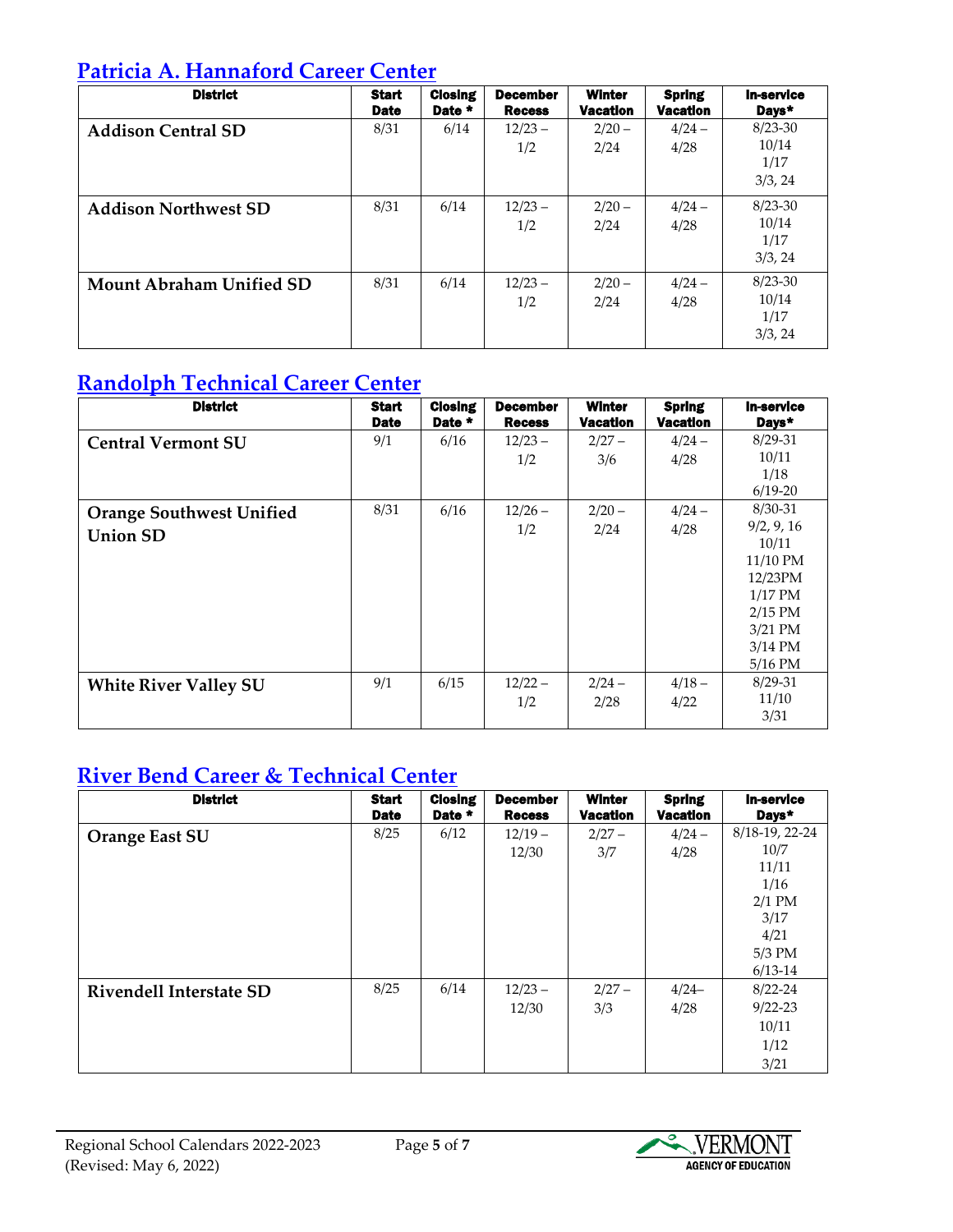### **River Valley [Technical](http://www.rvtc.org/) Center**

| <b>District</b>             | <b>Start</b><br><b>Date</b>                     | <b>Closing</b><br>Date * | <b>December</b><br><b>Recess</b> | <b>Winter</b><br><b>Vacation</b> | <b>Spring</b><br>Vacation | <b>In-service</b><br>Days*                                            |
|-----------------------------|-------------------------------------------------|--------------------------|----------------------------------|----------------------------------|---------------------------|-----------------------------------------------------------------------|
| <b>Two Rivers SU</b>        | 8/31                                            | 6/9                      | $12/22 -$<br>12/30               | $2/20 -$<br>2/24                 | $4/10 -$<br>4/14          | 8/24-26, 29-30<br>9/23<br>10/10<br>1/17<br>3/24<br>6/12               |
| Springfield SD              | 8/30<br>Grades 1-9<br>8/31<br>Grade<br>K, 10-12 | 6/12                     | $12/22 -$<br>12/30               | $2/20 -$<br>2/24                 | $4/10 -$<br>4/14          | 8/24-26, 29<br>9/23<br>10/11<br>11/10<br>1/17<br>3/24<br>6/13         |
| <b>Windham Northeast SU</b> | 8/31                                            | 6/14                     | $12/22 -$<br>12/30               | $2/20 -$<br>2/24                 | $4/10 -$<br>4/14          | 8/25-26, 29-30<br>9/23<br>10/11<br>11/22<br>$1/11$ HS<br>1/17<br>6/15 |

### **Southwest Vermont Career [Development](http://www.svcdc.org/) Center**

| <b>District</b>             | <b>Start</b>                              | <b>Closing</b> | <b>December</b> | <b>Winter</b>    | <b>Spring</b>   | <b>In-service</b>                        |
|-----------------------------|-------------------------------------------|----------------|-----------------|------------------|-----------------|------------------------------------------|
|                             | <b>Date</b>                               | Date *         | <b>Recess</b>   | <b>Vacation</b>  | <b>Vacation</b> | Days*                                    |
| <b>Southwest Vermont SU</b> | 8/31<br>Grades K-9<br>9/1<br>Grades 10-12 | 6/14           | $12/23-$<br>1/2 | $2/20 -$<br>2/24 | $4/17-$<br>4/21 | $8/29 - 30$<br>1/20<br>3/17<br>$6/15-16$ |

## **[Stafford Technical Center](https://staffordonline.org/)**

| <b>District</b>                      | <b>Start</b><br><b>Date</b> | <b>Closing</b><br>Date * | <b>December</b><br><b>Recess</b> | <b>Winter</b><br><b>Vacation</b> | <b>Spring</b><br><b>Vacation</b> | <b>In-service</b><br>Days*                  |
|--------------------------------------|-----------------------------|--------------------------|----------------------------------|----------------------------------|----------------------------------|---------------------------------------------|
| <b>Rutland City SD</b>               | 8/31                        | 6/14                     | $12/22 -$<br>1/2                 | $2/20 -$<br>2/24                 | $4/17 -$<br>4/21                 | 8/24-26, 29-30<br>$6/15-16$                 |
| <b>Slate Valley Unified Union SD</b> | 8/31                        | 6/16                     | $12/22 -$<br>1/2                 | $2/20 -$<br>2/24                 | $4/17-$<br>4/21                  | $8/26$ , 29-30<br>10/7<br>3/7<br>6/19       |
| <b>Greater Rutland County SU</b>     | 8/31                        | 6/16                     | $12/22 -$<br>1/2                 | $2/20 -$<br>2/24                 | $4/17 -$<br>4/21                 | 8/24-25, 29-30<br>10/7<br>1/16<br>3/17      |
| <b>Rutland Northeast SU</b>          | 8/31                        | 6/14                     | $12/22 -$<br>1/2                 | $2/20 -$<br>2/24                 | $4/17-$<br>4/21                  | 8/23-26, 29-30<br>10/7<br>3/17<br>$6/15-16$ |
| <b>Mill River Unified Union SD</b>   | 8/31                        | 6/13                     | $12/22 -$<br>1/2                 | $2/20 -$<br>2/24                 | $4/17 -$<br>4/21                 | 8/24-26, 29-30<br>10/7<br>3/17<br>6/14      |